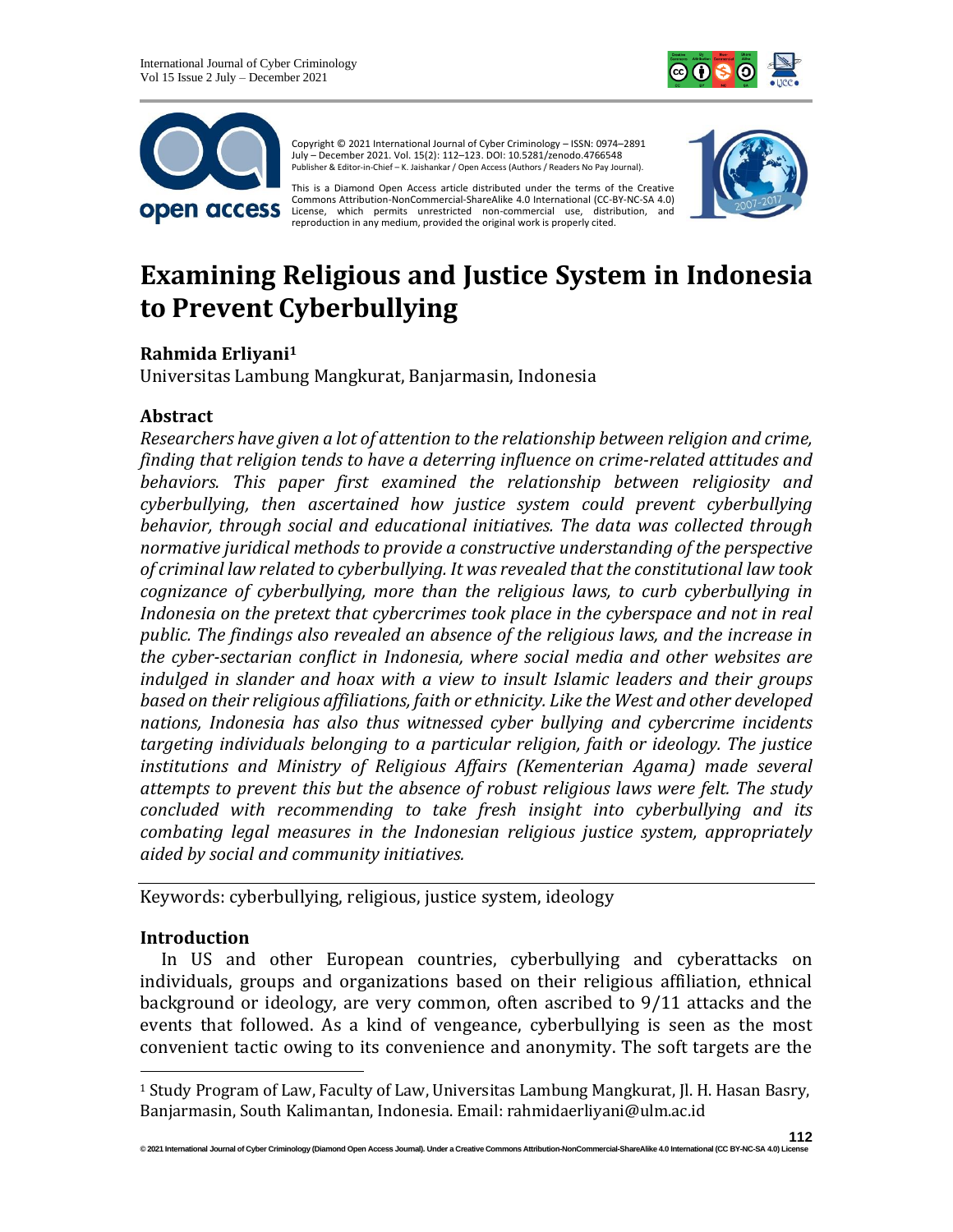Muslim women who wore *hijabs* (head scarves) and Sikh men who wore turbans, as both wore visible symbols of their religion. With the increase in the Internet applications and wide accessibility, cyberbullying has got widespread and is not limited to any one religion. Incidents have been reported of cyberbullying against all types of faiths and religions. Pew Research Center (Lenhart et al., 2017) conducted a survey in September 2020 and reported that one-in-five Americans was harassed online because of their religion. A vast majority of 41% of U.S. adults admitted having harassed online for several reasons, among which a large share reported the harassment due to their religious affiliation.

In Indonesia, the cyber abuse against Muslim leaders, scholars and clerics needs a serious attention. These scholars and preachers who were victims of cyberbullying on social media, included Abdurrahman Wahid (former Indonesian President); Ma'ruf Amin (the Vice President and former MUI Chairman); M. Quraish Shihab (former Minister of Religious Affairs); Said Aqil Siradj (Chairman of the Nahdlatul Ulama [NU]); Ali Mustafa Yaqub (former Grand Imam of Istiqlal Mosque) and several others (Mahsun, 2000). Each of these prominent figures was ridiculed, insulted and psychologically assaulted for baseless accusations of being greedy, non-secular, indulged in polygamy and like. Cyber bullying for them occurred in social media in the form of abusive comments and tweets, memes on Facebook and Twitter. The social media was full of such abusive audio and video content, which not only maligned these targeted Muslim leaders but also exposed the conflicts between Indonesian Islamic groups (Nugraheni, 2021) (Mahsun, 2000).

Willard (2005) identified different types of cyber abuses and online harassment on religious affiliations namely posting vulgar messages, criticizing specific individuals or religious groups, cyberstalking and threatening, maligning and denigrating by insulting and releasing untrue statements, thus compelling them to go into forced isolation. C. Lee (2004); E. B. Lee (2017) suggested six concepts to diagnose cyberbullying or religious hatred online such as intention, hurt, repetition, duration, power conflict, and provocation. His research shows that cyber abuse on social media demonstrates all these six elements. Another important finding in this research was that cyber abuse in the religious context followed a pattern in which cyberbullying went beyond traditional bullying. C. Lee (2004) asserted that this pattern developed due to the unlimited access to information technology and digital resources.

Indonesia is the largest internet user in Southeast Asia (ASEAN), and also in the use of social media. Until January 2020, social media users in Indonesia had reached 160 million out of 171 million Indonesia internet users (https://datareportal.com/reports/digital-2020-indonesia) which means more than 93% of internet users remain active on social media. It also means that a large number of social media users have the opportunity and power to bully anyone. How strong is the influence of social media in affecting the religious life in Indonesia, was seen in the 2017 Jakarta Governor Elections (Hidayatullah et al., 2021). The social media users waged a war of pros and cons, an open warfare in the cyberspace, often resorting to cyberbullying. Many of these campaigns turned ideological war between two religious groups. This raises the question why cyberbullying resorts to ideology and what the role of the governments is. Are there any Acts or Laws that prevent cyberbullying against religious affiliations? Are there religious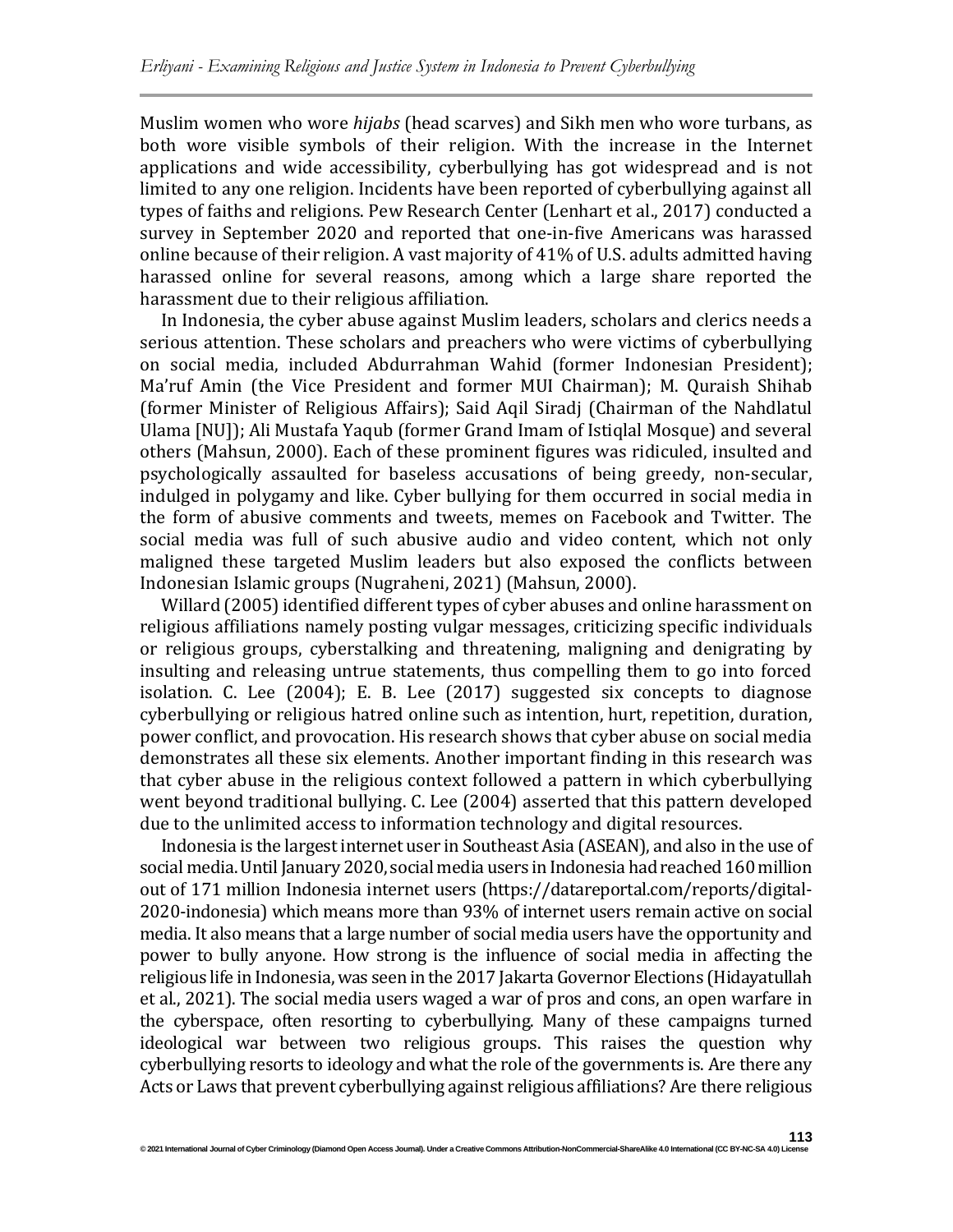courts dedicated to cases of online ideological warfare turning to cyberbullying? These were the questions that motivated this study.

This study aimed to examine the relationship between religiosity and cyberbullying to ascertain how religious institusion and justice system can prevent cyberbullying behavior. The religious laws and the cyber-sectarian conflict has recently grown to new heights in Indonesia where social media and other websites are indulged in slander and hoax with a view to insult Islamic leaders and their groups based on their religious affiliations, faith or ethnicity (T. B. Q. Li, 2005). There are no existing studies that specifically discuss cyberbullying based on a person's religion, faith or ethnicity. Considering the lack of studies and in the pretext of the negative impact that the internet was making on inter-and intra-religious harmony, this research aimed to assess the extent to which the Indonesian legal system was strong enough to prevent such cyberbullying and whether social and educational initiatives can help prevent such bullying activities.

This study therefore brings together the two opposing forces: Cyberbullying and religious courts. On one hand, this study attempted to study the nature of cyberbullying on the basis of religious affiliations, and on the other hand, it questioned the usefulness and significance of religious courts and the existence of the prevention laws and acts.

#### **Literature Review**

#### • *Religion and Cyber-Bullying*

The problems of religiosity and Internet had not been researched until 9/11 attacks and the misuse of Internet for provocations and spreading hatred against social and religious communities. Religion is often related to ethics and ideology, and social behavior is determined accordingly (Armfield & Holbert, 2003; Dilmaghani, 2018; Fariddanesh & Rezaei, 2019; McNamara Barry et al., 2010). A few studies highlighted this negative association between individual's religiosity and ethically suspected behaviors (Benjamins, 2012; Parboteeah et al., 2008), which became more obvious after finding its way in the online content. The cyberbullying did not care for moral or ethical judgments but only attacked people's religious affiliations (Gerlich et al., 2010). With regard to cyber bullying on religious grounds, Pitel et al. (2012) observed that no single religion was different from the other one in terms of abusive online behavior. In fact, studies have reported inverse relationship between religiosity and unhealthy behavior (Pitel et al., 2012), stating that religiosity even failed to serve as a protective factor against violence in general and cyber-bullying in particular (Q. Li, 2010; Malinakova et al., 2018).

A study by the Cyberbullying Research Center (Patchin & Hinduja, 2019) in the United States had found that about one-fifth of American internet users have reported of online harassment (19%) because of their religion. These victims experienced online abusive behaviors including threats, stalking, sexual harassment, and offensive name-calling or purposeful embarrassment. All of them attributed their harassment to their religious beliefs. It was also added that such bullying based on religion, faith or ideology hindered the victim's spiritual development and growth, particularly if the victim is a teen or adolescent. The abusive behavior might lead him to question his faith and beliefs, critically arguing why he or she was bullied owing to holding a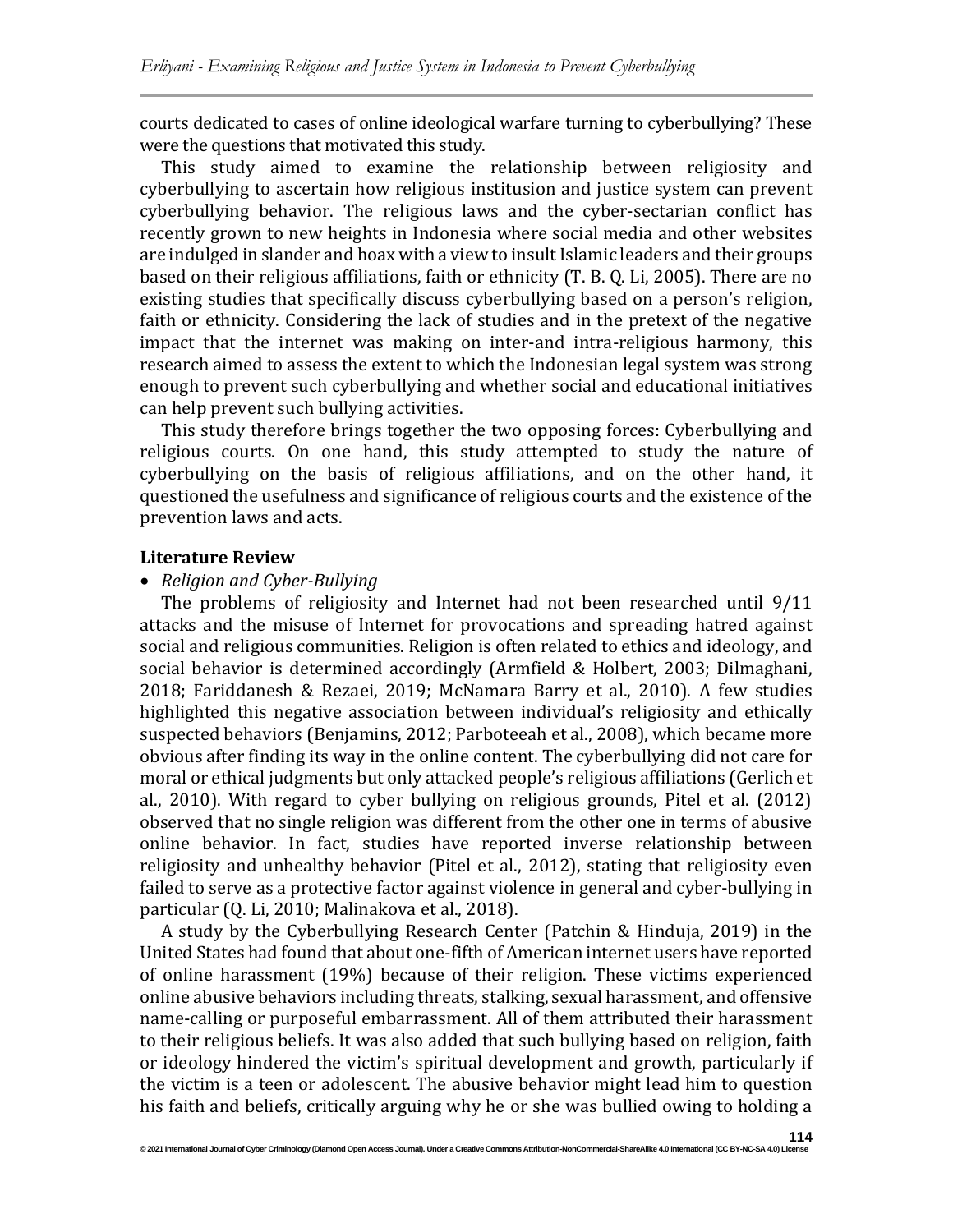specific religion or beliefs. When a person is bullied because of something specific to his or her identity like religion, sexual orientation, or race, its influence is far greater emotionally and psychologically than if a person were bullied based on non-identityrelated factors (Almeida et al., 2009; Every & Perry, 2014; Garnett et al., 2014; Kim et al., 2018; Rippy & Newman, 2006). This suggests that cyber bullies targeted purposefully their victims only after first knowing about their identity.

## • *Religious Courts in Indonesia*

The religious courts or *Peradilan AgamaPeradilan Agama* in Indonesia are only for the Muslim citizens. It settles disputes related to marriage, inheritance, and property. In Aceh, there are special Sharia Courts (*Mahkamah Syar'iyah*) whose jurisdiction includes criminal cases incompatible with Islamic values. Article 2 of 1989 Law regarding Religious Courts has stated that religious courts are authorized to make justice available to people based on Islamic law and can deal with 'particular civil cases' as regulated in the Law. It is unsure whether cyberbullying could be included in the jurisdiction of religious courts, but in Indonesia, cyberbullying is recognized as a criminal offence. In this regard, there exists Law Number 11 of 2008 Concerning Information and Electronic Transactions (UU EIT), later amended to Law Number 19 of 2016 Concerning Information and Electronic Transactions. The Indonesia Criminal Code also states that defamation or insult is a criminal offense if a complaint is registered. One can cite an example of the Constitutional Court's established under Article 27 paragraph (3) of the ITE Law, number 50/PUU-VI/2008 which approved any defamation or insult on WhatsApp or any virtual mode as offence and can be processed by law. This leads to conclusion that cyberbullying can be included in the jurisdiction of Indonesian courts once it has now been recognized as a criminal offence.

## • *Cyberbullying and Legal Enforcement*

Cyberbullying is thus a part of Indonesian national legal regulations. The Minister of Defense Regulation No. 82/2014 in Article 2.2.a. has stated that threats to state sovereignty can be caused by cyber threats from internal and external sources, which comprise "hack activists" groups or crime groups of hackers and cyber criminals. Further to this regulation, the Minister of Defense issued a decree No. KEP/1008/M/V/2017 concerning 2018 National Defense Policy, to establish a national infrastructure to combat the threat of cyberattacks. It laid outlines to integrate cyber defense information systems by strengthening the IT infrastructure to face the cyber-attacks. Indonesian government has thus prioritized cyber security as legislation accepting the new dimensions of crimes associated with cyberbullying The Law No.19 of 2016, as an Amendment to Law No. 11 of 2008 concerning Information and Electronic Transactions, whose Article 27 paragraph (3) also states that "everyone intentionally and without rights distributing nor transmitting nor making Accessible electronic material or electronic documents containing insults or defamation might result in a maximum penalty of 6 (six) years in prison or a maximum fine Rp. 1. 0000.000.000.000 (one billion rupiahs)".

Indonesia also became a signatory nation of implementing Tallinn Manual-2, the International Law Applicable to Cyber Warfare. It is a manual that discusses the issue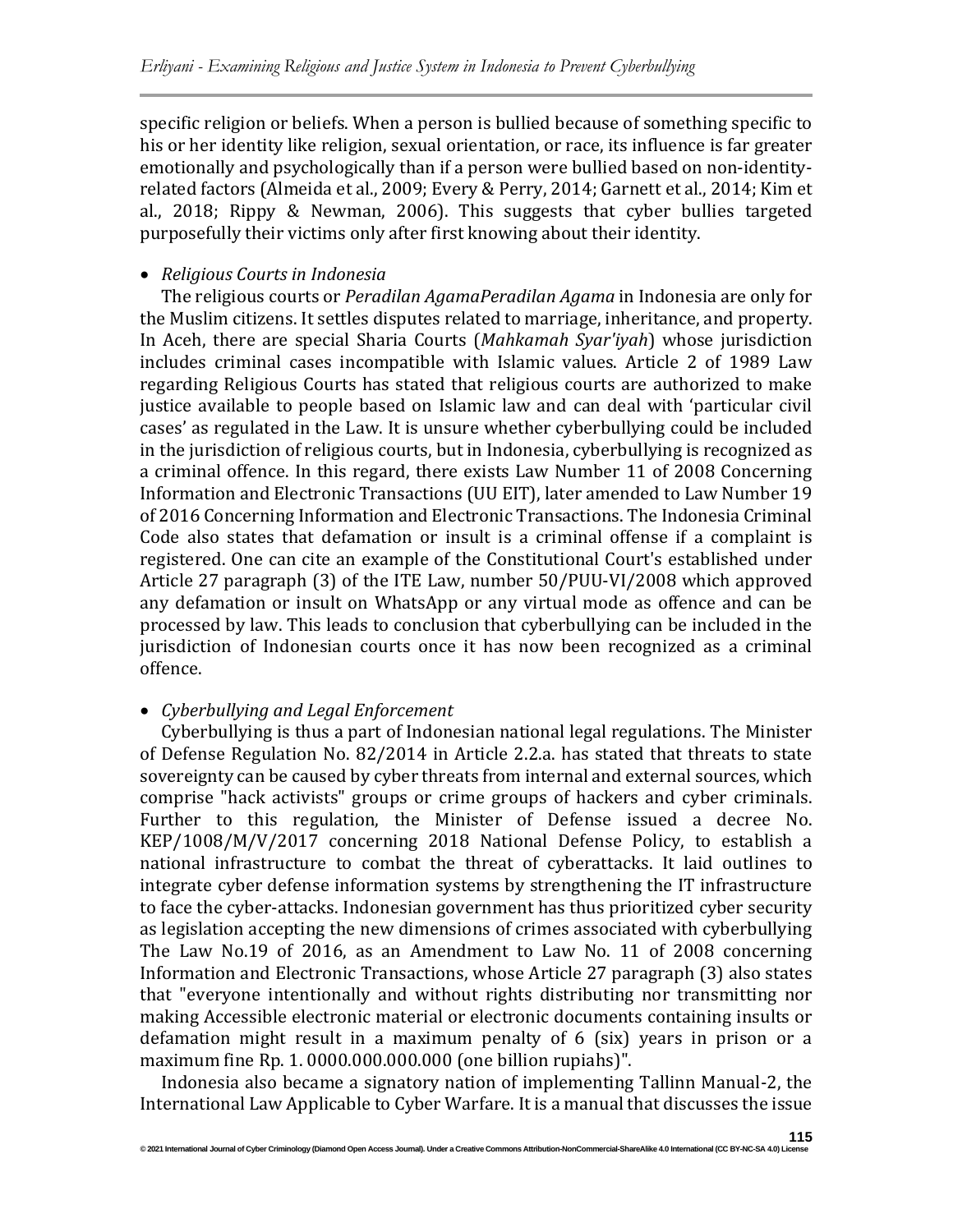of how to apply international laws in the context of cyber warfare and destructive cyber operations. After adopting the Tallin Manual-2 regulations, Indonesia redefined its cyber terminology, wherein the term "cyber" was included as a legal concept, which earlier was defined only as a virtual space. Eventually, the Minister of Defense's Regulation No. 82 of 2014 defined cyber-attacks as "all forms of actions, words, thoughts, whether intentionally or unintentionally carried out by any party with any motive and purpose, which are carried out at any location, which are targeted at the electronic system or its contents (information) or equipment that relies heavily on technology and natural networks of any scale, to vital and non-vital objects in the military and non-military sphere, which threaten the country's sovereignty, territorial integrity and national safety".

## **Theoretical framework**

This study is derived from the hypothesis that cyberbullying is caused by ideological competitions when two or more ideologies are in conflict. Cyberbullying is often perpetuated by individuals who believe in an ideology different from their victims. We can say that cyberbullying unethically expresses rivalry or conflict between two ideologies or religions or sects. Van Dijk (2006) described ideology as a belief system shared by a specific group of people, who follow views and who have identities different from those of others. Such an ideological superiority through unethical expressions or discourses cannot be legitimized and must be rejected (Van Dijk, 2006).

The study was premised based on the legal protection theory (Raharjo & Sudrajat, 2018) which stipulated that those in power or in the judicial system must be accountable to frame strict laws and establish dedicated courts for such religious or ideological warfare (Erliyani et al., 2016a). Principle of Law and Justice Certainty on the Position of Woman Witness in Prof System in the Procedural Law of Religion Court, *Policcy and Globalization,vol 54.)* Legal protection refers to a protection provided by the law against something that causes harm to people, emotionally, psychologically, physically and socially. With this definition of legal protection, cyberbullying comes under this ambit and therefore law must prevent the victimization of the innocent individuals.

#### **Methodology**

The normative juridical method (Budianto, 2020) was used in this study to collect data from legal documents and other literature related to the topic. The purpose was to provide a constructive understanding of the problem under study and help readers analyze the data comprehensively. The research was designed in the perspective of criminal law related to cyberbullying and the literature reviewed and the legal documentation cited aimed at establishing cyberbullying as a criminal act. A content analysis of the data was made to extract the true nature of cyberbullying based on religion, faith or ideology. Regarding content analysis, Creswell and Poth (2016) recommended important questions: "who says what, to whom, why, for what, and how it impacts".

During the research adequate attention was given on various Indonesian laws and regulations such as Article 28 paragraph (2) Law Number 19 of 2016 about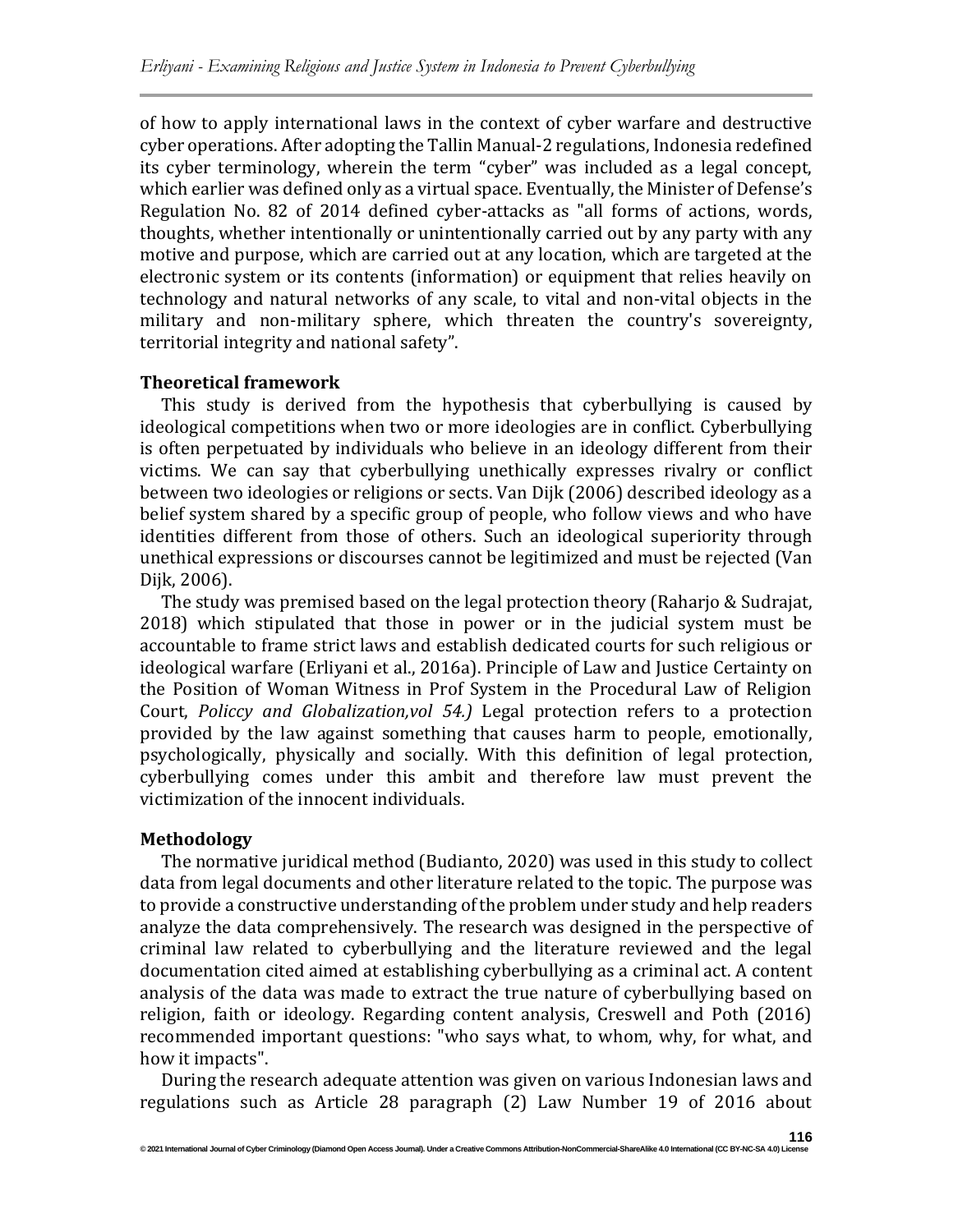Information and Electronic Transactions (the ITE Law). The characteristic of cyberbullying on social media against people of specific religion, faith or ethnicity was a major focus in this study

## **Results and discussion**

This study, after having found the evidence of cyberbullying recognized as a criminal offence in Indonesia, sought to find out why cyberattacks were targeted based on a person's religion, race or ethnicity. A study by Patchin and Hinduja (2019) revealed the increase in incidents of cyberbullying because of religion (See Figure 1). The statistics reveal that in US alone, 34.3% of Muslim, 25% of Jewish, and 23.1% of Hindus were targeted at school in a short period of *30 days* because of their faith*.* If this is the case of cyberbullying in developed nations, the situation in developing countries like Indonesia could be very grim.



Source: Patchin and Hinduja (2019)

Such types of bullying based on race/ethnicity, national origin, or religion, are also considered discriminatory harassment which need to be examined for their root cause (Juvonen & Gross, 2008). It is still not clear why people get bullied because of their race or national origin, ethnicity, religion or even language. There is a dearth of research; however, it is clear that bullying based on religious or ethnic differences may be less to do with a person's beliefs and more to do with misinformation or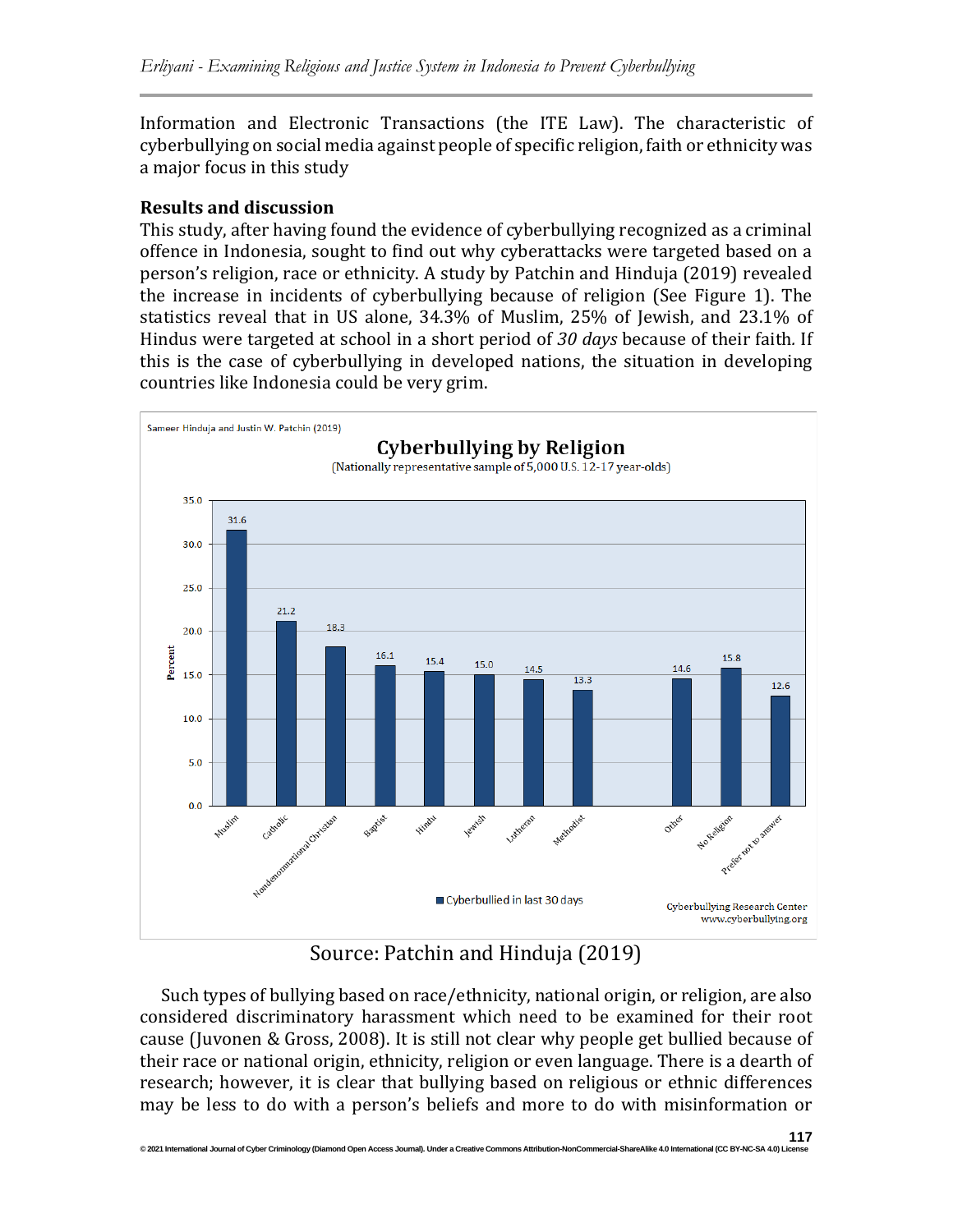negative perceptions about how someone expresses his or her belief (Arnarsson et al., 2020; Elçi & Seçkin, 2019). People have often reported bullying experiences because of their outward practices that reflects in their behavior and expressions such as prayers, fasting, avoiding certain food or alcohol, and wearing visible faithrelated attires. Muslim girls who wear hijabs (head scarves) or Sikh boys who wear turbans, and Jewish boys who wear yarmulkes (skullcap) are mostly targeted because of these visible symbols of their religions. The memes or cartoons about these visible symbols abound in the cyber space, meant to malign them or humiliate them.

Likewise, cyberbullying on social media against Muslim ulemas in Indonesia was engineered by the rival Islamic groups, which followed different political attitudes and choices. Hence, cyberbullying due to religious affiliation also took the form of ideological and political cyberwars. In Indonesia, when there was a cyber-warfare against Muslim leaders, it also reflected a change in people's attitudes towards Muslim leaders. People who respected them suddenly turned hostile, indicating that the charisma of Muslim leaders in the Indonesian society was declining. These Muslim leaders became target of cyberbullying because of their religious affiliations, and provoking sectarian conflicts. A few of them were also involved in political battles, forcing people to disrespect them. The 2017 Jakarta Governor Elections also saw the use of the social media and several other websites staged a warfare beyond decency. Cyberbullying took place mainly through fake and anonymous accounts, which were convenient tools for the cybercriminals to attack their targets. The Indonesian Government failed to prevent such large scale of cyberbullying which exposed negativity more for a persons' religious affiliations than political. It also shows that people who respected and revered Islamic leaders, now have changed their attitude.

Another revelation of this research was that many social media users in Indonesia posted or forwarded messages because they could not distinguish between authentic posts and personal attacks buzzing as trolls against a set of individuals. This increased the frequency of cyberbullying. Such perpetrators were large in number as they did not analyze the contents of the post and simply shared them with their immediate contacts. They failed to realize that they were only aggravating the problem and committing cyber offence by spreading negativity. Some of these perpetrators could be innocent as they were only provoked to forward such hoaxes, slander, and memes, never realizing that they are contributing to cyberbullying against people belonging to a particular religion, faith or ethnicity.

Since the enactment of Law No. 7 in 1989, religious courts gained an equal position, in terms of jurisdiction, to other courts in Indonesia (Erliyani et al., 2016b) though cybercrimes were still not included in their jurisdiction by that time. In fact, the term cyber was never linked with crime in the Indonesian legal glossary. The Law No. 7 of 1989 on the Court of Religion, later amended as Law No. 50 of 2009, only gave the religious courts the authority to adjudicate matters that were earlier handled by District Courts as well as the status of appellate courts. The Law does not mention about cybercrimes or cyberattacks on Muslim individuals or Islamic groups. Another big drawback was the Constitutional Court Decision Number 50/PUU-VI/2008, which stated that insults on cyber space are different from insults or defamation happened in the real or public life. Hence, the Criminal Code refused to accept insults and defamation committed in the cyber world as "public" or happening in real life. Even the regulation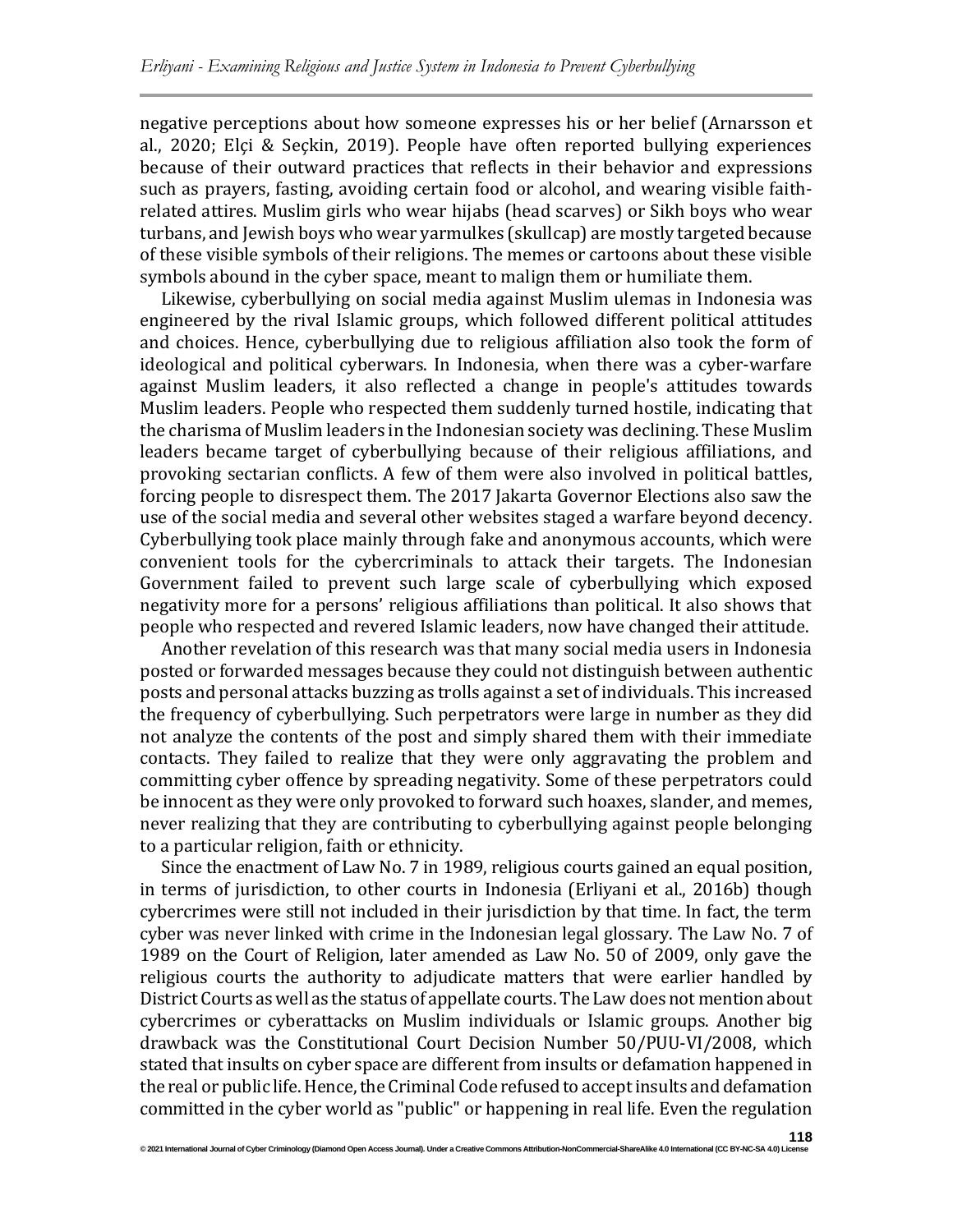regarding cyberbullying in the Criminal Code and Information and Electronic Transactions Law No. 11 of 2008 was insufficient to establish cyber bullying as a criminal offence. Subsequently, Law No. 19 of 2016 revised the Law No. 11 of 2008 stating that the Criminal Code was formed before technological developments took place. Hence, there is a need to formulate comprehensible rules against cyber criminals. The cyberbullying regulations were included in Chapter VII of Law No. 11 of 2008 Concerning Information and Electronic Transactions, when it was amended as Law No. 19 of 2016. The criminal provisions regarding cyberbullying were regulated in Chapter XI of in the ITE Law and also acts of defamation/insulting, slandering/spreading false news in the cyberspace were declared as criminal offences.

After the amendment, the Law stipulated that all types of cyber bullying or oppression and humiliation would be punishable. Article 27 vide article (3) of Information and Electronic Transaction Law describe a cybercrime as an act if a person "intentionally and without rights distributes and/or transmits and/or makes access to Electronic Information and/or Electronic Documents that have insult and / or defamation content."Such acts were categorized as criminal threats and a sentence provision to the offenders was made of 6 years' imprisonment and/or a fine of Rp. 1.000.000.000. The Law also took the cognizance of such cyber bullying done on the basis of a person's religion, race or ethnicity. Article 28, Paragraph (2) describes it as "Any person intentionally and without the right to disseminate information intended to cause hatred or hostility individual and/or a particular group of people based on ethnicity, religion, race and intergroup (SARA)."

Though there is still a lack of legal protection for cyberbullying in Indonesia, Article 27 paragraph 3 of the Information and Electronic Transaction Act can still act as a remedy to the victims of cyberbullying. The law clearly states that a complaint ought to be received by an individual alleging bullying behavior committed. Such a complainant shall be redressed under against Article 27 paragraph 3 of Law Information and Electronic Transactions of the Criminal Code.

An action also needs to be taken against social media, which is no longer a source to obtain and disseminate information or entertainment, but maneuvered to attack individuals and groups for their personal identifies, affiliations or ideology. There is a need to stop slanders and hoaxes leading to character assassination of individuals. The Law must take the cognizance and categorize such social media violations as cyber violence and cyberbullying. Often it is feared that cybercrimes in such a style might give birth to cyber terrorism, examples of which are abounding in Europe and the West. In Indonesia, too, cybercrimes have become a high-level crime that has changed the concept of conventional crime. Besides the cyberattacks on Islamic scholars, there are frequent interactions between individuals and groups through the cyberspace which can be categorized as serious crimes. This is consistent with Chan and La Greca (2016), who believed that such types of bullying can lead to violent extremism. The stakeholders on this matter emphasize on the need to introduce a special legal socialization process that could suppress the bullying tendencies on social media. The law enforcers should place serious criminal sanctions against cyberbullying by means of either having separate laws or cybercrime cells to directly check the prevalence of these activities. This is consistent with Craig and Edge (2010) and Baldry et al. (2018) who regarded that cyber bullying requires attention of the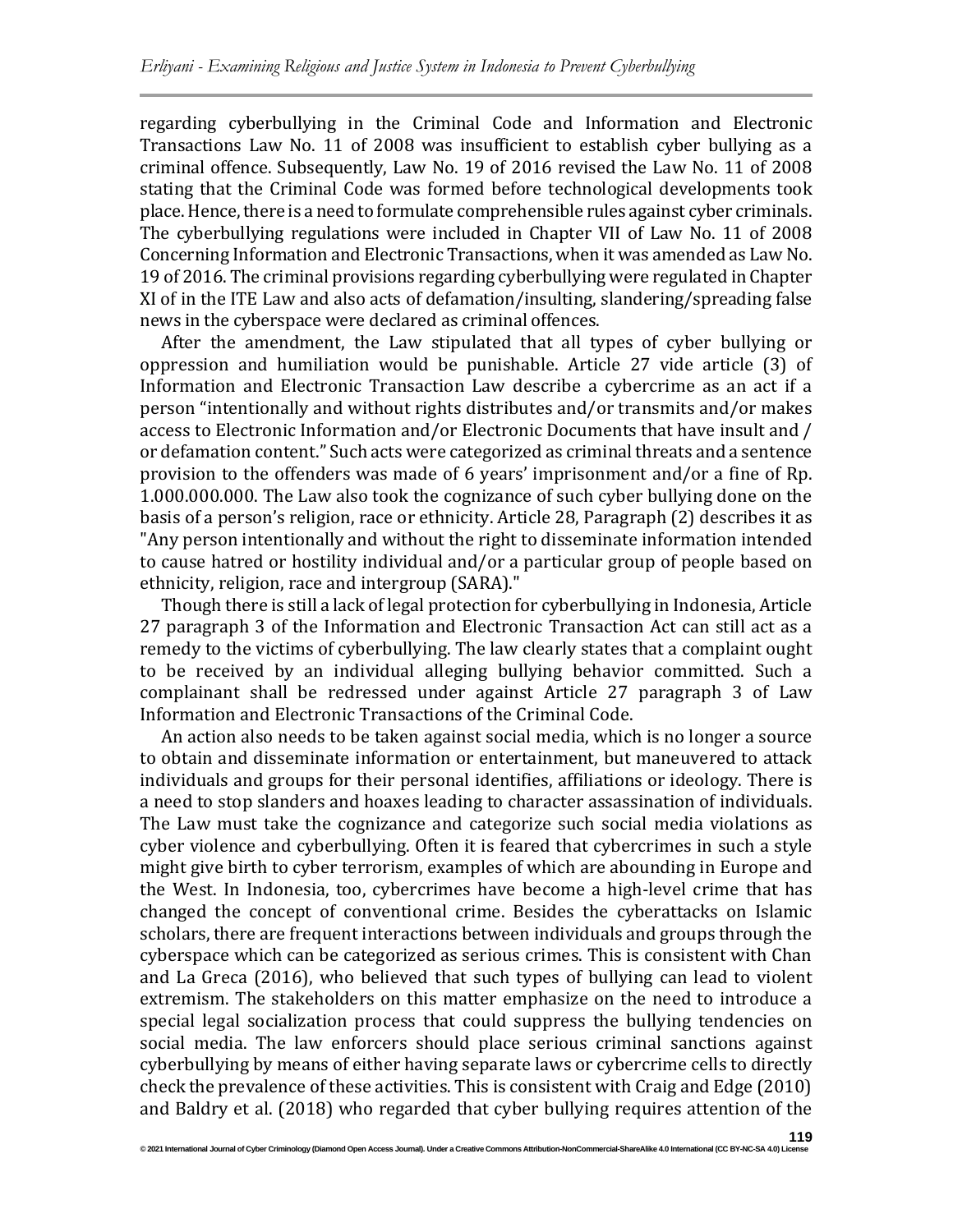educators and community to come forward and check their prevalence. These studies recommended faith-based nonprofit digital campaigns to raise awareness about religious and customs, and remove any misunderstanding about religions and faith among the cyber criminals.

In such a situation, online campaigns are the best way to educate people about religious faiths and dispel their myths, and promote tolerance and inclusiveness. Young teens and adolescents who may have been misled and got indulged into cyberbullying would feel more empowered and can become strong social catalysts to bring a change in the perception of the cybercriminals. This is in line with several studies (Farrington & Ttofi, 2009; Oliver et al., 2011; Spriggs et al., 2007; Ttofi & Farrington, 2008) who encouraged communities to come forward and unite themselves against cyberbullying efforts and develop empathy and tolerance for different religions; and with (Gómez et al., 2014), who emphasized people to rise above racial and religious backgrounds, and build relationships by removing misperceptions and prejudices based on ignorance about other religions.

#### **Conclusion**

Based on the findings of this study, it is concluded that there exists indiscriminate cyberbullying in Indonesia based on a person's religious affiliation or ideology. The lack of robust laws to prevent such cyberbullying is another matter of concern. Although there are cyberbullying regulations included in Chapter VII regarding prohibited acts in Articles 27-29 Amendments to Law No. 11 of 2008 Concerning Information and Electronic Transactions, by Law No. 19 of 2016, the Law fails to widen its coverage on the pretext that the Criminal Code in Indonesian Legal system was formed long before technological developments took place in Indonesia. Ironically, the Law also states that acts of cyberbullying such as slander, insult and humiliation actually occur virtually and therefore such acts of victimization are also virtual and not in the real life. The Law addresses only those acts that happen in the real life and not what are carried out in cyberspace.

For these reasons and limitations, the research on religious bullying in the Indonesian context is minimal. The 2016 elections did raise the alarm of fear and anxiety among people, especially the Muslim children who were subject to cyberbullying because of their religion, and a few of them were even subjected to interrogation and surveillance, suspecting them of cyberterrorism. These innocent people have nothing to do with any cyberterrorism, or violent extremism; they just suffered due to their religion or ethnic identity. Some of them even suffered the brunt of religious bullying from their own peers and social acquaintances in the form of slander, insult and humiliation. It is also feared that such a type of bullying hinders spiritual and moral development, and may cause a person question his own faith and beliefs. It is very embarrassing for a person to feel that he is bullied because he holds a particular set of beliefs or followed a specific religion.

Preventive measures must be adopted to stop cyberbullying based on religious faith or beliefs. The role of the community is very significant to stop such types of cyberbullying. For example, schools can organize special programs or secular and multicultural themes to increase tolerance and inclusiveness among children. religious bullying is often not due to the religion itself but a lack of shared knowledge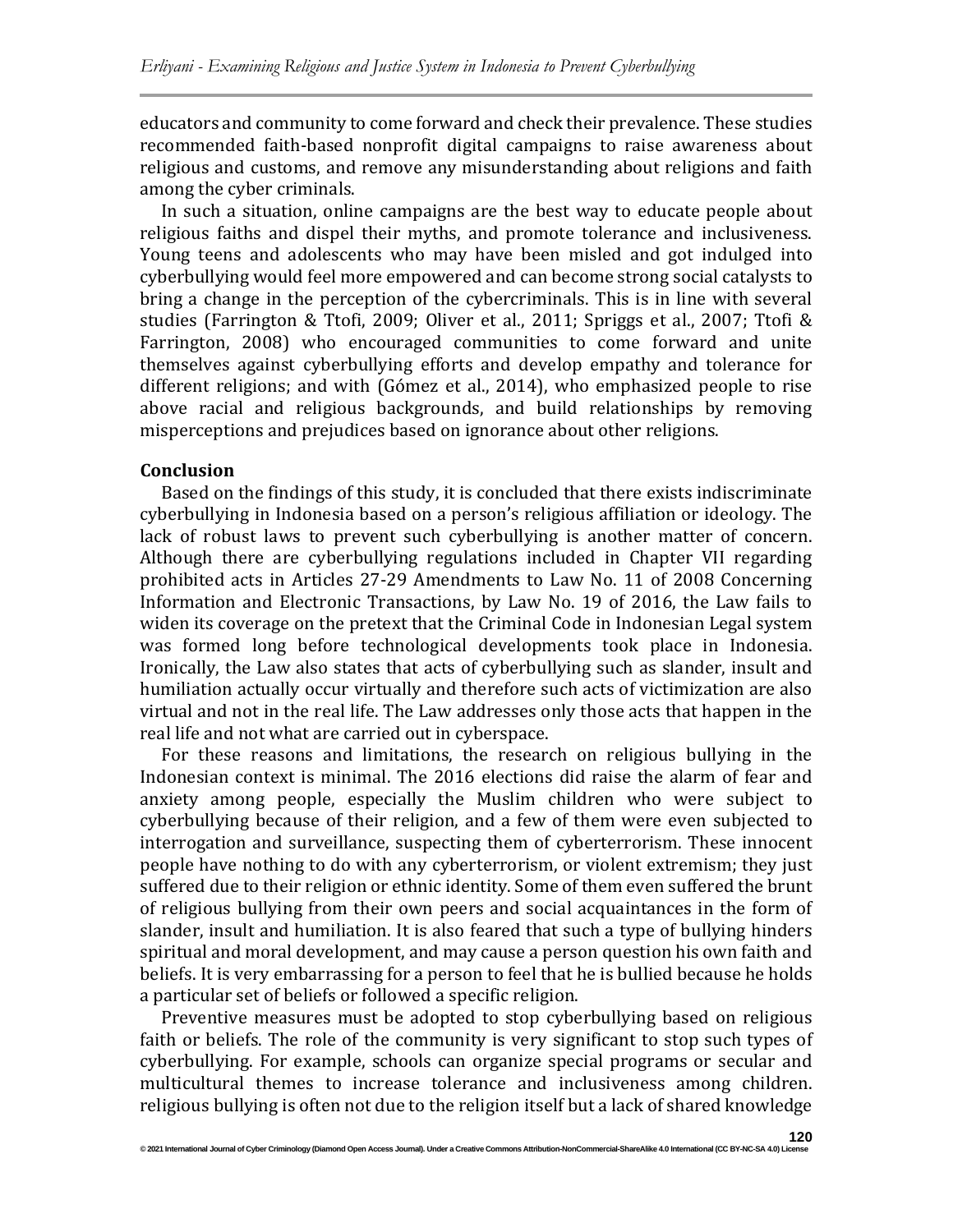about other religions also cause cyber bullying (Beale & Hall, 2007; Olweus, 2013). Such educational programs be organized to increase the awareness about other religions. Such initiatives at social and cultural level could compensate the absence judicial authority of the religious courts or the lack of the dedicated laws to prevent cyberbullying.

# **References**

- Almeida, J., Johnson, R. M., Corliss, H. L., Molnar, B. E., & Azrael, D. (2009). Emotional distress among LGBT youth: The influence of perceived discrimination based on sexual orientation. *Journal of youth and adolescence, 38*(7), 1001-1014. <https://doi.org/10.1007/s10964-009-9397-9>
- Armfield, G. G., & Holbert, R. L. (2003). The relationship between religiosity and Internet use. *Journal of Media and Religion, 2*(3), 129-144. [https://doi.org/10.1207/S15328415JMR0203\\_01](https://doi.org/10.1207/S15328415JMR0203_01)
- Arnarsson, A., Nygren, J., Nyholm, M., Torsheim, T., Augustine, L., Bjereld, Y., . . . Nielsen, L. (2020). Cyberbullying and traditional bullying among Nordic adolescents and their impact on life satisfaction. *Scandinavian journal of public health, 48*(5), 502-510. <https://doi.org/10.1177%2F1403494818817411>
- Baldry, A., Blaya, C., & Farrington, D. (2018). *International perspectives on cyberbullying*. Springer. <https://doi.org/10.1007/978-3-319-73263-3>
- Beale, A. V., & Hall, K. R. (2007). Cyberbullying: What school administrators (and parents) can do. *The Clearing House: A Journal of Educational Strategies, Issues and Ideas, 81*(1), 8-12. <https://doi.org/10.3200/TCHS.81.1.8-12>
- Benjamins, M. R. (2012). Religious beliefs, diet, and physical activity among Jewish adolescents. *Journal for the scientific study of religion, 51*(3), 588-597. <https://doi.org/10.1111/j.1468-5906.2012.01658.x>
- Budianto, A. (2020). Legal Research Methodology Reposition in Research on Social Science. *International Journal of Criminology and Sociology, 9*, 1339-1346. <https://doi.org/10.6000/1929-4409.2020.09.154>
- Chan, S. F., & La Greca, A. M. (2016). Cyber victimization and aggression: Are they linked with adolescent smoking and drinking? *Child & Youth Care Forum. 45*(1)(pp. 47-63). Springer*.* <https://doi.org/10.1007/s10566-015-9318-x>
- Craig, W., & Edge, H. (2010). The health of Canada's young people: A mental health focus–bullying and fighting. *Public Health Agency of Canada*. <http://www.jcshcces.ca/upload/hbsc-mental-mentale-eng.pdf>
- Creswell, J. W., & Poth, C. N. (2016). *Qualitative inquiry and research design: Choosing among five approaches*. Sage publications.
- Dilmaghani, M. (2018). Importance of religion or spirituality and mental health in Canada. *Journal of religion and health, 57*(1), 120-135. <https://doi.org/10.1007/s10943-017-0385-1>
- Elçi, A., & Seçkin, Z. (2019). Cyberbullying awareness for mitigating consequences in higher education. *Journal of interpersonal violence, 34*(5), 946-960. <https://doi.org/10.1177%2F0886260516646095>
- Erliyani, R., Luth, T., & Budiono, A. R. (2016a). Legal Standing of Woman as Witness in Evidentiary System of Legal Procedure in The Court of Religion. *Journal Of Law, Policcy and Globalization, 53*, 205-206[.https://repo-dosen.ulm.ac.id//handle/123456789/11238](https://repo-dosen.ulm.ac.id/handle/123456789/11238)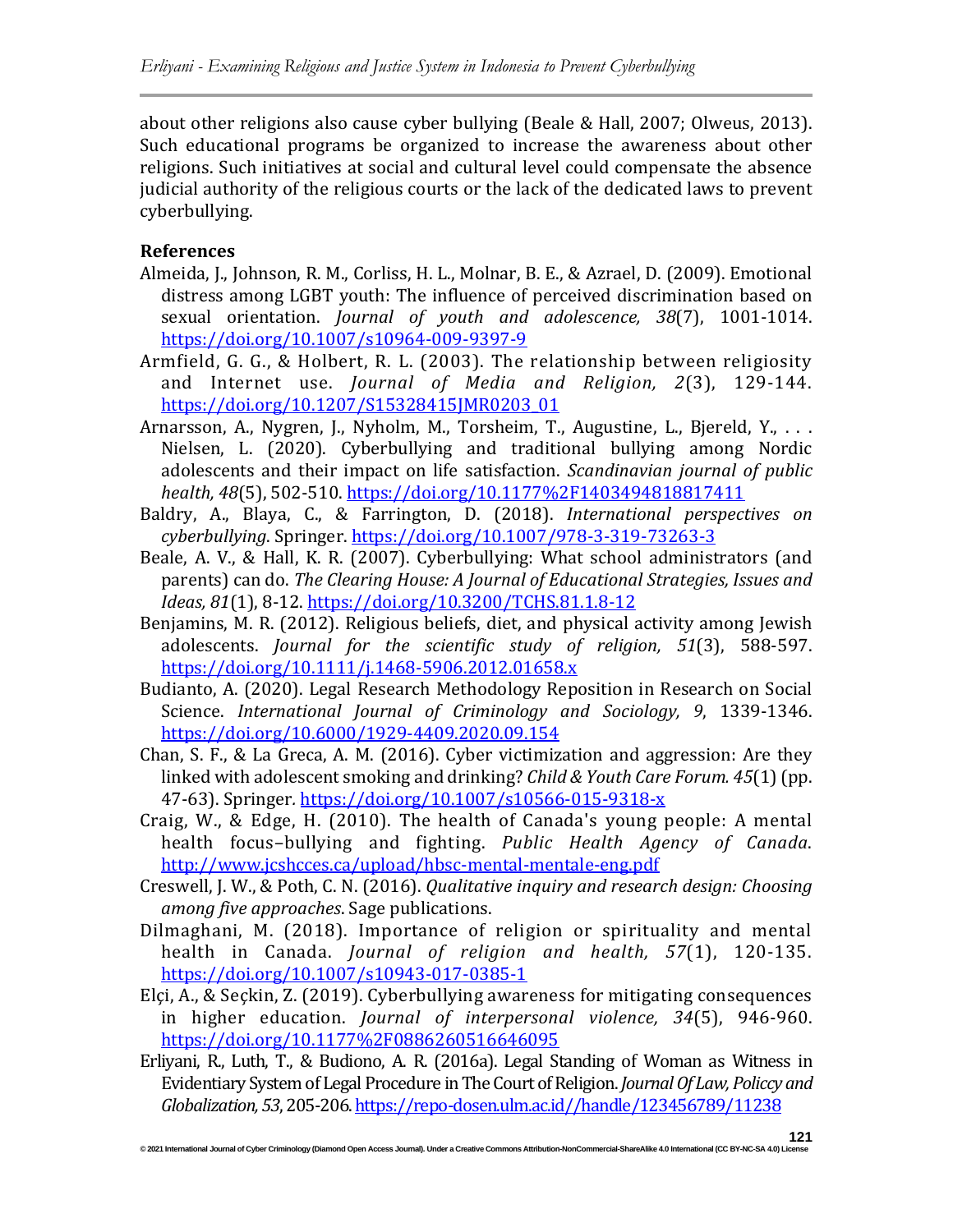- Erliyani, R., Luth, T., & Budiono, A. R. (2016b). Principle of Law and Justice Certainty on the Position of Woman Witness in Proof System in the Procedural Law of Religion Court. *Journal Of Law, Policcy and Globalization, 54*, 61-63. <https://www.iiste.org/Journals/index.php/JLPG/article/view/33737>
- Every, D., & Perry, R. (2014). The relationship between perceived religious discrimination and self‐esteem for Muslim Australians. *Australian Journal of Psychology, 66*(4), 241-248. <https://doi.org/10.1111/ajpy.12067>
- Fariddanesh, M.,& Rezaei, A. M.(2019). Predicting the happiness of adolescents based on coping styles and religious attitudes. *Journal of religion and health, 58*(2), 537- 553. <https://doi.org/10.1007/s10943-017-0497-7>
- Farrington, D. P., & Ttofi, M. M. (2009). School-based programs to reduce bullying and victimization.*Campbellsystematic reviews,5*(1),1-149[.https://doi.org/10.4073/csr.2009.6](https://doi.org/10.4073/csr.2009.6)
- Garnett, B. R., Masyn, K. E., Austin, S. B., Miller, M., Williams, D. R., & Viswanath, K. (2014). The intersectionality of discrimination attributes and bullying among youth: An applied latent class analysis. *Journal of youth and adolescence, 43*(8), 1225-1239. <https://doi.org/10.1007/s10964-013-0073-8>
- Gerlich, R. N., Lewer, J. J., & Lucas, D. (2010). Illegal media file sharing: The impact of cultural and demographic factors. *Journal of Internet Commerce, 9*(2), 104-126. <https://doi.org/10.1080/15332861.2010.503849>
- Gómez, A., Munte, A., & Sorde, T. (2014). Transforming schools through minority males' participation: Overcoming cultural stereotypes and preventing violence. *Journal of interpersonalviolence,29*(11),2002-2020[.https://doi.org/10.1177%2F0886260513515949](https://doi.org/10.1177%2F0886260513515949)
- Hidayatullah, M. S., Dimyathi, M. S., & Handayani, R. (2021). Cyber Bullying Against Indonesian Muslim Leaders Through Social Media. *Psychology And Education 58*(1), 5348-5355. <https://doi.org/10.17762/pae.v58i1.1792>
- Juvonen, J., & Gross, E. F. (2008). Extending the school grounds?—Bullying experiences in cyberspace. *Journal of School health, 78*(9), 496-505. <https://doi.org/10.1111/j.1746-1561.2008.00335.x>
- Kim, S., Colwell, S. R., Kata, A., Boyle, M. H., & Georgiades, K. (2018). Cyberbullying victimization and adolescent mental health: Evidence of differential effects by sex and mental health problem type. *Journal of youth and adolescence, 47*(3), 661-672. <https://doi.org/10.1007/s10964-017-0678-4>
- Lee, C. (2004). *Preventing bullying in schools: A guide for teachers and other professionals*. London: Paul Chapman Publishing.
- Lee, E. B. (2017). Cyberbullying: Prevalence and predictors among African American young adults. *JournalofBlackStudies,48*(1),57-73[.https://doi.org/10.1177%2F0021934716678393](https://doi.org/10.1177%2F0021934716678393)
- Lenhart, A., Purcell, K., Smith, A., & Zickuhr, K. (2017). *Social media and young adults*. Pew Research Center.
- Li, Q.(2010). Cyberbullying in high schools: A study of students' behaviors and beliefs about this new phenomenon. *Journal of Aggression, Maltreatment & Trauma, 19*(4), 372-392. <https://doi.org/10.1080/10926771003788979>
- Li, T. B. Q. (2005). Cyber-harassment: A study of a new method for an old behavior. *Journal of educational computing research, 32*(3), 265-277. <https://doi.org/10.2190%2F8YQM-B04H-PG4D-BLLH>
- Mahsun, M. S. (2000). *Language Research: The Different Stages of Strategy Methods and Techniques*. Mataram: University of Mataram.